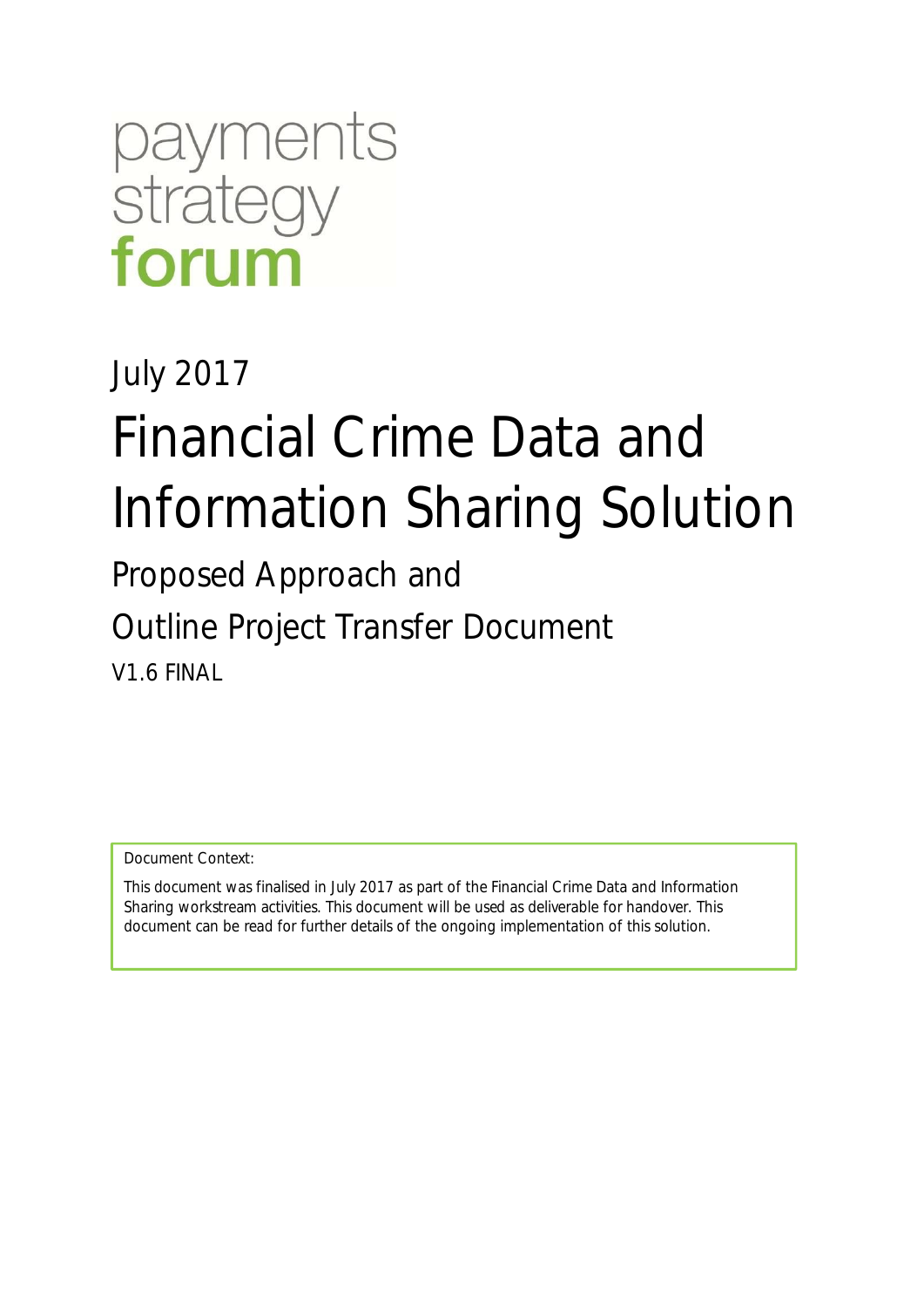## **Contents**

| 2              |                                                                                |  |
|----------------|--------------------------------------------------------------------------------|--|
|                |                                                                                |  |
| $\overline{4}$ |                                                                                |  |
| 5              |                                                                                |  |
| 6              | Enhancing the Legal Framework for Financial Crime Data and Information Sharing |  |
| 7              |                                                                                |  |
|                |                                                                                |  |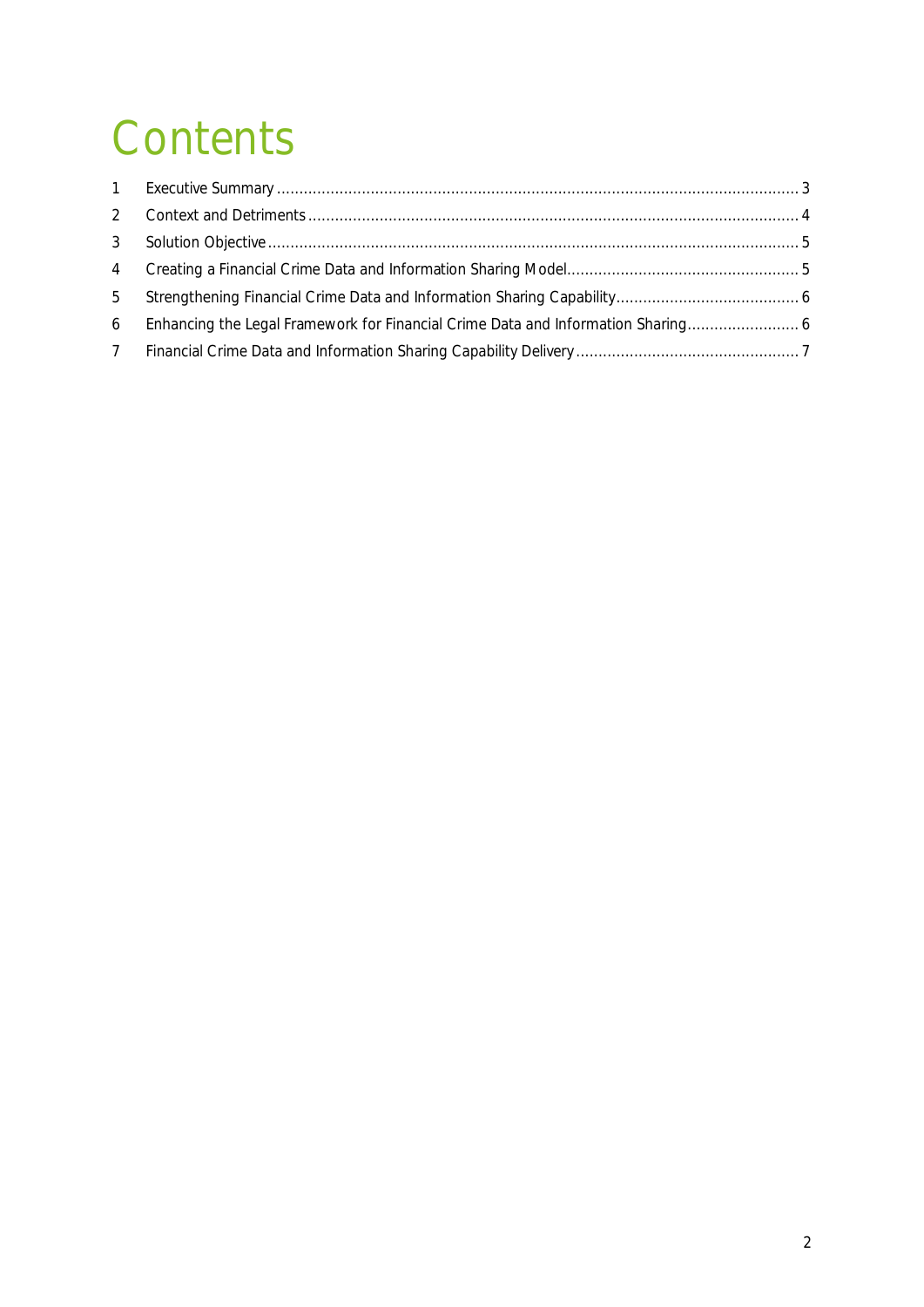### 1 Executive Summary

The 'Financial Crime Intelligence Sharing' solution to deter and prevent criminal activity in payments systems and to reduce some of the friction affecting non-criminal consumers, as set out in the Payment Strategy Forum November 2016 document 'A Payments Strategy for the 21st Century', has been reviewed and refined, resulting in a clearer focus and description of 'Financial Crime Data and Information Sharing'.

The detriments have been confirmed and it is accepted by the financial sector, law enforcement and HMG that there is a need for a more holistic view of financial crime data and information to help address these. However this will require a range of approaches – the different types of financial crime (including fraud, money laundering, bribery, corruption and sanctions evasion) will all require potentially significantly different approaches to leverage existing capability.

For example, the sharing of fraud information is already in place and proven to be beneficial in reducing financial crime, but is limited to confirmed cases and held in separate, unconnected, databases. To be fully effective this capability must be expanded and held in an accessible form. FFA UK have undertaken reviews and proof of concept exercises to achieve this which can and should be incorporated into a committed delivery plan.

On the other hand the sharing of money laundering information is currently fettered by the legal requirement to report all suspicions of money laundering to the NCA through the SAR process and there is no industry only accessible database to facilitate further sharing.

The development of a holistic view of financial crime data and information appears to be technically feasible; however a barrier to enhanced information sharing is the current legal and regulatory framework, which fetters sharing of financial crime data and information.

Some of this is for good reason. There will always be a need to balance information sharing with protecting data. However, some of the requirements originate from a silo approach to financial crime and criminals have moved beyond those silos, deliberately working across banks and boundaries to commit financial crime and move illicit funds. The industry needs to be able to evolve its capacity and capability to identify, prevent and disrupt these threats in response.

To achieve this there is an immediate need to engage with HMG, regulators and law enforcement to improve the legal and regulatory framework for sharing data, information and intelligence in relation to financial crime. This will help enable a more holistic view of financial crime to be available to PSPs in order to achieve the solution objectives of protecting customers; disrupting criminals, including greater intervention from law enforcement; and operating within an enabling legal framework.

It is anticipated that this work will be complex and time consuming. However, there is a growing push from HMG, regulators and law enforcement to improve information and intelligence sharing on financial crime so there is a clear opportunity to pursue this agenda. This work will run beyond the closure of the PSF, so it is proposed that this activity is handed over to UK Finance to progress this, not least as it builds on the work of the FFA UK and BBA who have been incorporated into that body.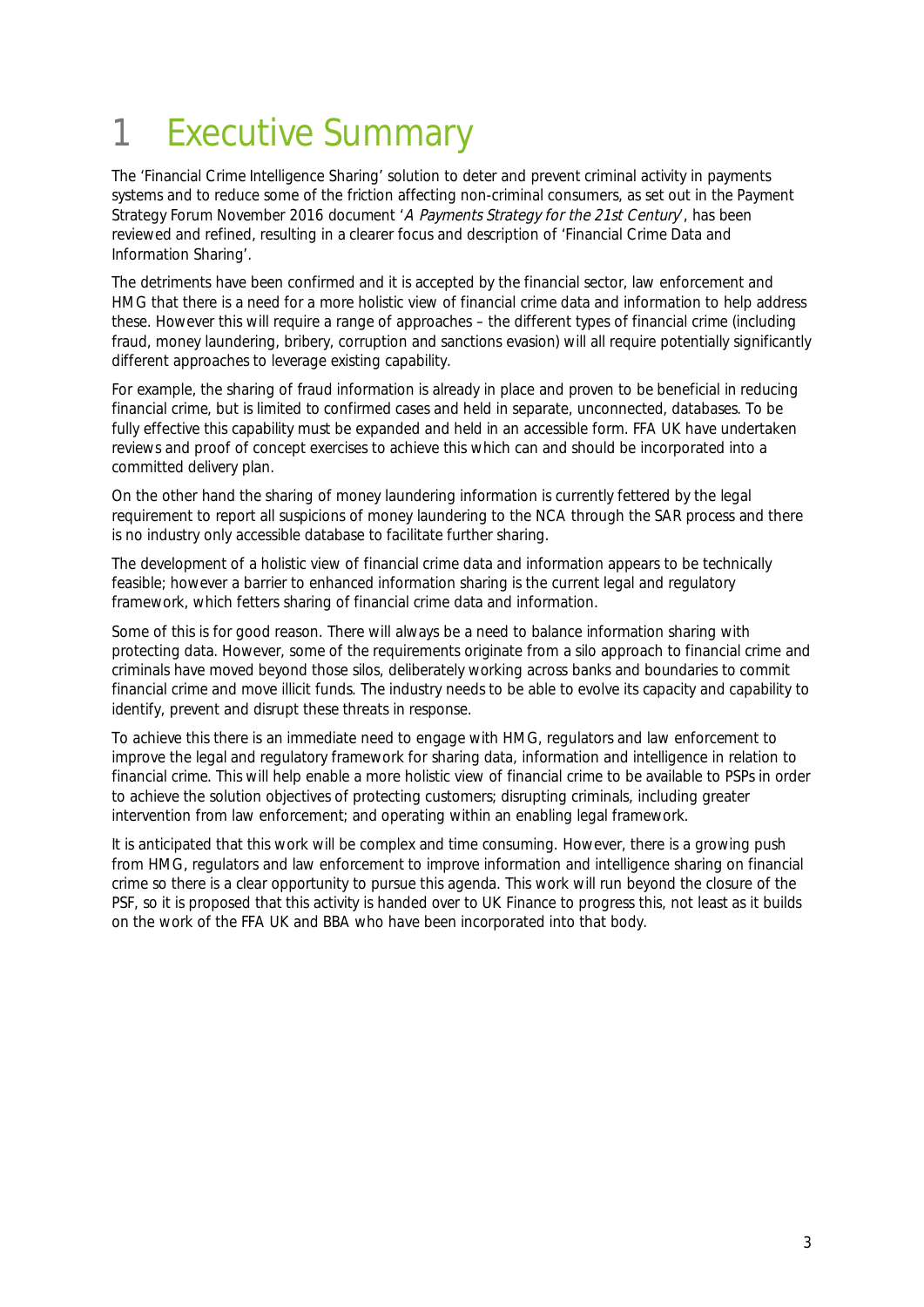### 2 Context and Detriments

The Payments Strategy Forums Strategy publication published in November 2016 (titled 'A Payments Strategy for the 21st Century') outlined how the payments industry could do more to help tackle, prevent and detect all types of financial crime if the legislative, architectural and IT structures were in place to facilitate and underpin: (a) increased data sharing within the payments industry and (b) increased data sharing between the industry and law enforcement (the 'Financial Crime Intelligence Sharing' solution).

The Payments Strategy Forum believes sharing more financial crime data and information increases the ability to create intelligence to help detect and prevent criminal activity in payments systems. The payments industry is already working in some areas to create a more effective approach to data sharing on financial crime; however there are not yet the right structures or legal frameworks in place to allow a true intelligence led approach to financial crime in the UK.

The Payments Strategy for the 21st Century outlined a number of core detriments that could be addressed by an enhanced data sharing solution, summarised in the table below:

| Ref | <b>Detriment</b>                                                                                                                                                                                                                   | <b>Summary of Causes</b>                                                                                                                                                                                                                                                                                                                                                                                                                                                                                                                                                                                                                                                                                                                                                                                                                                                                                                                                                                                                                                                                                                                                                                                                                                                                                                                                                                                                                                                                     |
|-----|------------------------------------------------------------------------------------------------------------------------------------------------------------------------------------------------------------------------------------|----------------------------------------------------------------------------------------------------------------------------------------------------------------------------------------------------------------------------------------------------------------------------------------------------------------------------------------------------------------------------------------------------------------------------------------------------------------------------------------------------------------------------------------------------------------------------------------------------------------------------------------------------------------------------------------------------------------------------------------------------------------------------------------------------------------------------------------------------------------------------------------------------------------------------------------------------------------------------------------------------------------------------------------------------------------------------------------------------------------------------------------------------------------------------------------------------------------------------------------------------------------------------------------------------------------------------------------------------------------------------------------------------------------------------------------------------------------------------------------------|
| 34  | Insufficient<br>reference data<br>and a lack of<br>knowledge<br>sharing amongst<br>users results in<br>gaps in preventing<br>financial crime;<br>fraud, money<br>laundering,<br>terrorist<br>financing, bribery<br>and corruption. | Lack of financial crime data sharing model<br>The fraud industry has a strategy for data sharing and is developing a future model for<br>$\bullet$<br>data and information sharing<br>However, there is currently no holistic model in place for sharing data and information<br>$\bullet$<br>on all types of financial crime<br>The industry needs to play a leading role, plugging into HMG initiatives in order to<br>$\bullet$<br>overcome this issue<br>No single view/source of Financial Crime data<br>The industry, HMG and law enforcement do not have a single view of the threat or<br>trends on financial crime. With no single source of the truth to interrogate, this leads to<br>inaccurate assessments of threat levels and trends, and missed prevention<br>opportunities.<br>For example, confirmed fraud data is held in a number of separate databases that are<br>$\bullet$<br>not connected due to exclusive membership requirements for data access. As a result,<br>the sharing of fraud data between PSPs is inconsistent, incomplete, duplicated,<br>untimely, and collected by certain crime types only.<br>On anti-money laundering, too much of the reporting is low value in terms of outcomes<br>$\bullet$<br>and driven by strict legislative requirements as opposed to a genuine focus of effort<br>and resources on what is high risk. There are also insufficient processes for allowing<br>suspicion to be confirmed or removed by inter-bank sharing. |
| 41  | Unnecessary bank<br>secrecy prevents<br>effective control<br>of money<br>laundering                                                                                                                                                | Legal barriers to sharing Financial Crime Data<br>Clearly there needs to be the right balance between data sharing and data protection,<br>but there is a need to look more holistically at how to both prevent and detect financial<br>crime in a way that is not disproportionate or intrusive.<br>Much of the current legal framework does not clearly address or articulate how to best<br>$\bullet$<br>manage the tensions between preventing financial crime and civil liberties, and so<br>there needs to be further work to understand and as required develop a stronger legal<br>framework.<br>This work also has to recognise the impact of future legislation e.g. General Data<br>$\bullet$<br>Protection Regulation (GDPR) and the importance of adequacy on data transfer and<br>data protection to the industry and indeed UK PLC.<br>The impact of legal liability creates unnecessary bank secrecy preventing effective<br>$\bullet$<br>control of money laundering.                                                                                                                                                                                                                                                                                                                                                                                                                                                                                                       |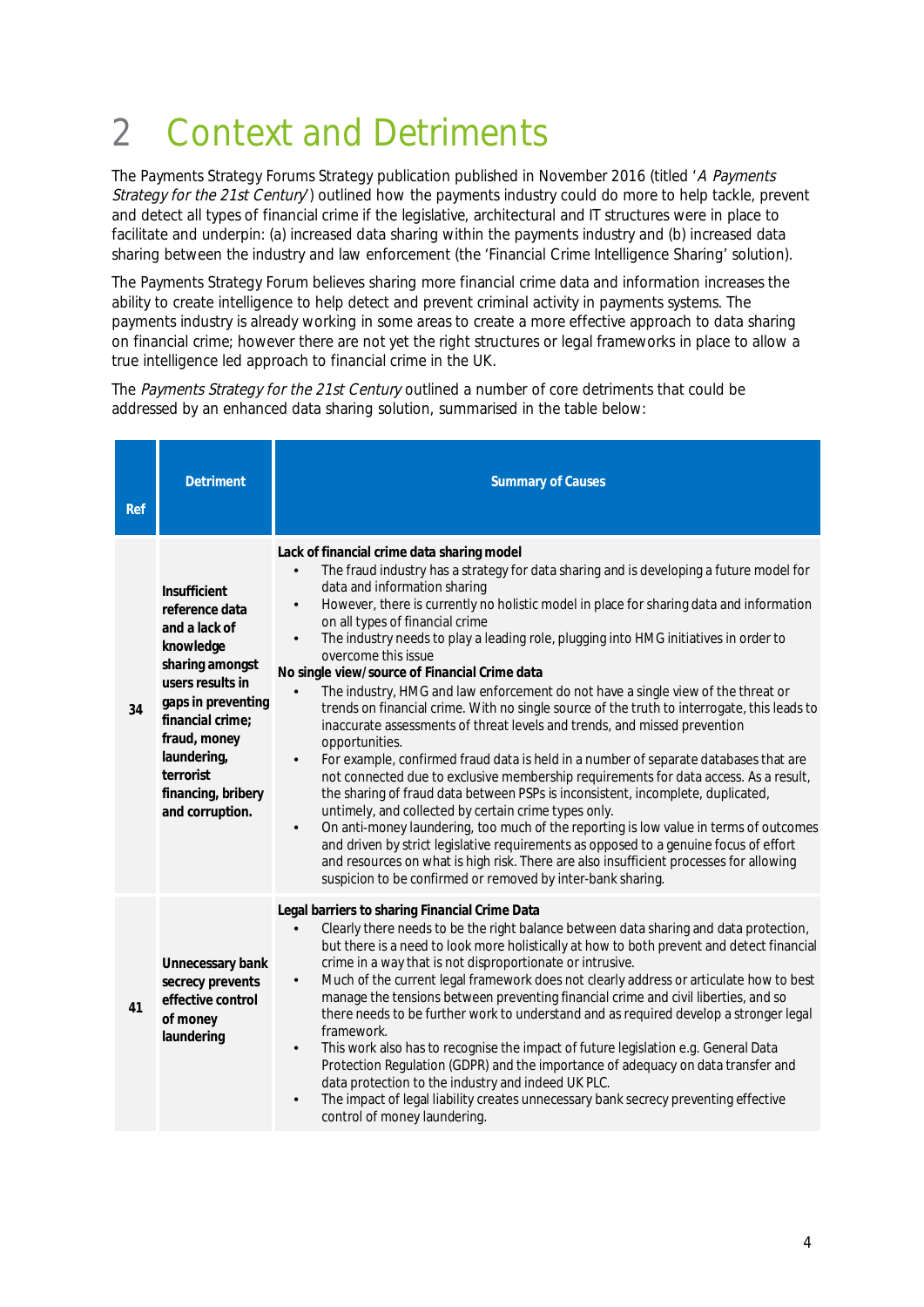### 3 Solution Objective

The purpose of this paper is to transfer the following work to UK Finance to take forward with industry, HMG, regulators and law enforcement. The intention should be for UK Finance to deliver the aims and ambition of the PSF recommendation, whilst recognising that scope, timescales, and indeed approach may all need to change as further work is conducted.

The PSF recommendation is the creation of a stronger, more effective cross-industry view of financial crime data through increased information sharing to increase prevention, detection and disruption of financial crime that:

- Protects customers The more that is collectively known about financial crime (trends, types, targets), the more the payments industry can protect customers, and thereby reduce the likelihood of them becoming victims.
- Disrupts criminals and provides greater opportunity for intervention from law enforcement Identifying suspicious activity will disrupt criminals' ability to launder the proceeds of crime and increase law enforcement intervention.
- Operates within an enabling legal framework Creating a legal mechanism for sharing of known, suspected and at risk financial crime data within the payments industry, as well as with law enforcement.

This objective has been developed to address all identified detriments whilst aligning to the data sharing objectives of the payments industry, thus aiding the fight against financial crime.

#### Resolving the detriments

To effectively address the detriments outlined in A Payments Strategy for the 21st Century, the following three areas of work are recommended:

- Create a more effective model and roadmap for financial crime data and information sharing, building on the successful existing fraud data sharing model to look at how this approach could be replicated more broadly to cover the full breadth of financial crime data i.e. fraud, money laundering, terrorist financing, and bribery and corruption.
- Examine options and help establish a stronger industry capacity and capability on financial crime l. data and information sharing that allows a more strategic and holistic view of financial crime, both within the industry and within law enforcement. This could build on existing systems and work already underway by law enforcement (e.g. the SARs reform programme) and between industry and law enforcement in order to create a capability that supports and allows greater data and information sharing in relation to financial crime.
- Work with HMG to develop a more effective legal framework on data and information sharing l, for the purpose of detecting and preventing all types of financial crime and support this by advocating strongly for the necessary changes at FATF. Whilst improvements on data and information sharing can be delivered within current and forthcoming legislation, there is a need to look more thoughtfully and strategically as to what is required on legislation in order to maximise the full benefits of data and information sharing.

### 4 Creating a Financial Crime Data and Information Sharing Model

The creation of a flexible data and information sharing model for financial crime data to identify vulnerabilities and emerging trends employed by criminals, will allow proactive and collective rapid response intervention to prevent this activity with minimal impact on genuine customers.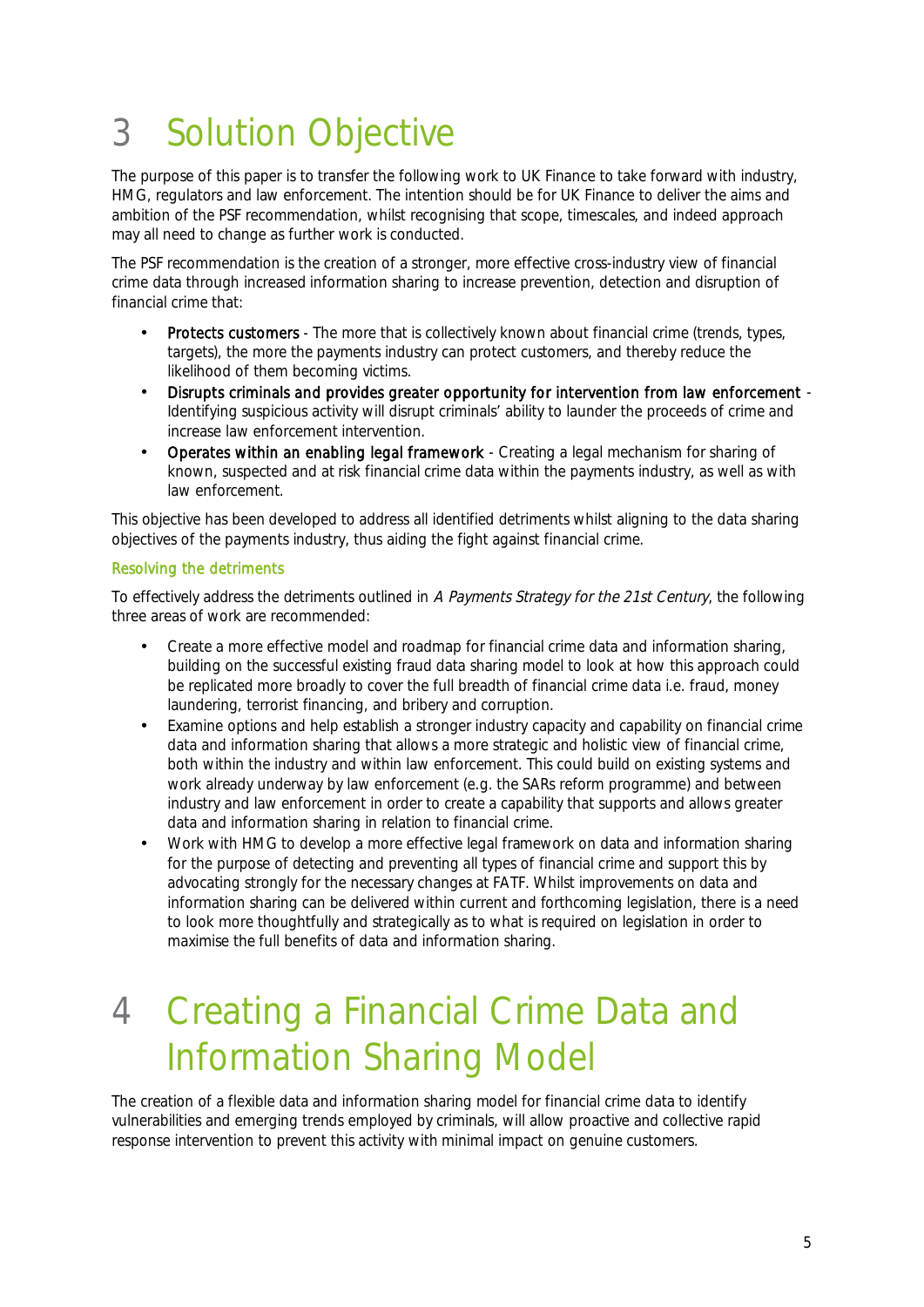A more effective model on financial crime data and information sharing will help create a model for what data will be shared, between whom, and when. A fraud data sharing model has been successfully developed by FFA UK, and is being continuously refined and enhanced. The closest corollary on money laundering is the Joint Money Laundering Intelligence Taskforce (JMLIT) which is less developed, albeit different legal requirements apply where all suspicions of money laundering must be reported to the NCA.

#### Action Required

UK Finance should work with the industry, regulators, law enforcement and HMG to lead work to build on the foundations in place to create and agree a model and approach to data and information sharing on financial crime. The work of FFA UK for fraud data sharing provides a helpful example of what can be achieved and should be used as an exemplar.

### 5 Strengthening Financial Crime Data and Information Sharing Capability

Industry needs to work with HMG and law enforcement to ensure that, with the support of the regulators, there is the capacity and capability in place to allow improved data and information sharing on financial crime, and that there exists the mechanism(s) to take a more holistic and strategic view of financial crime data. This would enable the industry and law enforcement to identify, prevent and tackle financial crime more efficiently, reducing costs and delivering better outcomes in terms of disrupting criminals and terrorist groups and protecting the public.

A further benefit of this capability will be increased accuracy of threat assessments, earlier identification of crime trends, and more targeted intervention, resulting in reduced disruption for good customers. There will also be a reduction in duplicated information gathering and analysis across the payments industry. Any approach to financial crime data and information sharing must be capable of responding to changes in regulation and legislation.

#### Action Required

UK Finance should work with the industry, regulators, law enforcement and HMG to lead work to build on the foundations in place and bring together existing initiatives underway in order to help shape, agree and facilitate a stronger capability and capacity within the industry on financial crime which enables a more holistic and joined up view of financial crime data and improved information sharing. This could be achieved in a number of ways, such as through creation of a central capability or more effective integration of existing systems.

### 6 Enhancing the Legal Framework for Financial Crime Data and Information **Sharing**

It is recognised by industry, HMG, regulators and law enforcement that further work is required to create a more effective legal framework for sharing data and information to allow the prevention and detection of all types of financial crime, but also to ensure that the right balance is struck between prevention of crime and civil liberties. The Criminal Finances Act is a step closer, but the industry still does not have the right legal and regulatory framework in place to allow effective data and information sharing within the industry and between industry and law enforcement to allow prevention and detection of all types of financial crime.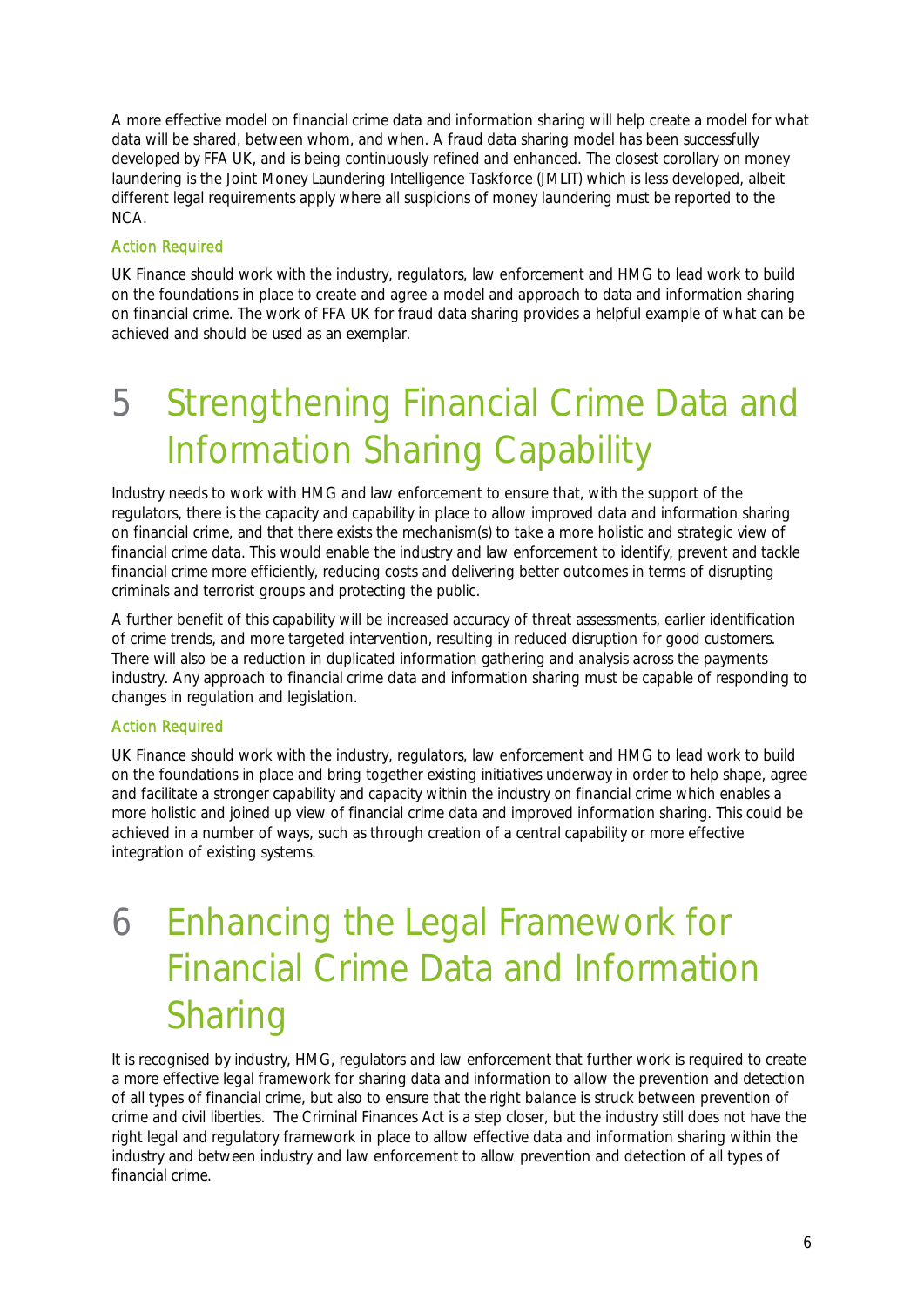#### Action Required

UK Finance should work with the industry, regulators, law enforcement and HMG to lead work to build on the foundations in place in order to help develop, test and to be an advocate for a stronger legal framework for the prevention and detection of all types of financial crime. UK finance should also be an advocate to ensure that UK PLC does not lose the gains it already has in place; and that sensible and proportionate use of derogations under the GDPR are used and that prevention of crime is explicitly addressed. UK Finance should additionally support efforts at an EU and international level to make the necessary changes to FATF requirements to support increased data and information sharing.

### 7 Financial Crime Data and Information Sharing Capability Delivery

#### Core deliverables

Financial crime data and information sharing capability should be further developed that:

- Includes data and information sharing for both fraud and money laundering underpinned by a Financial Crime Data and Information Sharing Model
- Enables increased sharing of data and information between industry participants
- Continues to support data and information sharing with Law Enforcement Agencies l,
- Operates within an enabling legal framework

The Industry can be more effective in detecting and preventing financial crime by increased sharing of financial crime data and information.

#### Key Activities

These are set out in more detail in previous sections and build on existing work being undertaken by FFA UK and the BBA. It is therefore recommended that UK Finance take responsibility for their planning and execution. In summary, it is proposed that UK Finance should:

- 1. create a more effective model and roadmap for financial crime data and information sharing, building on the successful existing fraud data sharing model;
- 2. examine options and help establish a stronger industry capacity and capability on financial crime data and information;
- 3. work with HMG to develop a more effective legal framework on data and information sharing for the purpose of detecting and preventing all types of financial crime.

#### Proposed Next Steps

UK Finance to take forward and lead further activity related to the Financial Crime Data and Information Sharing Capability solution, commencing with more detailed planning of work required to achieve the solution objectives.

Whilst specific deliverables and timescales will be established as a result of this detailed planning, an outline of indicative outcomes is included below.

Phase 1:

- A data sharing model developed for wider consultation amongst current and potential participants.
- A high level requirements document, outline design and proposed delivery plan is produced for delivery of enhanced industry and law enforcement financial crime data and information sharing.